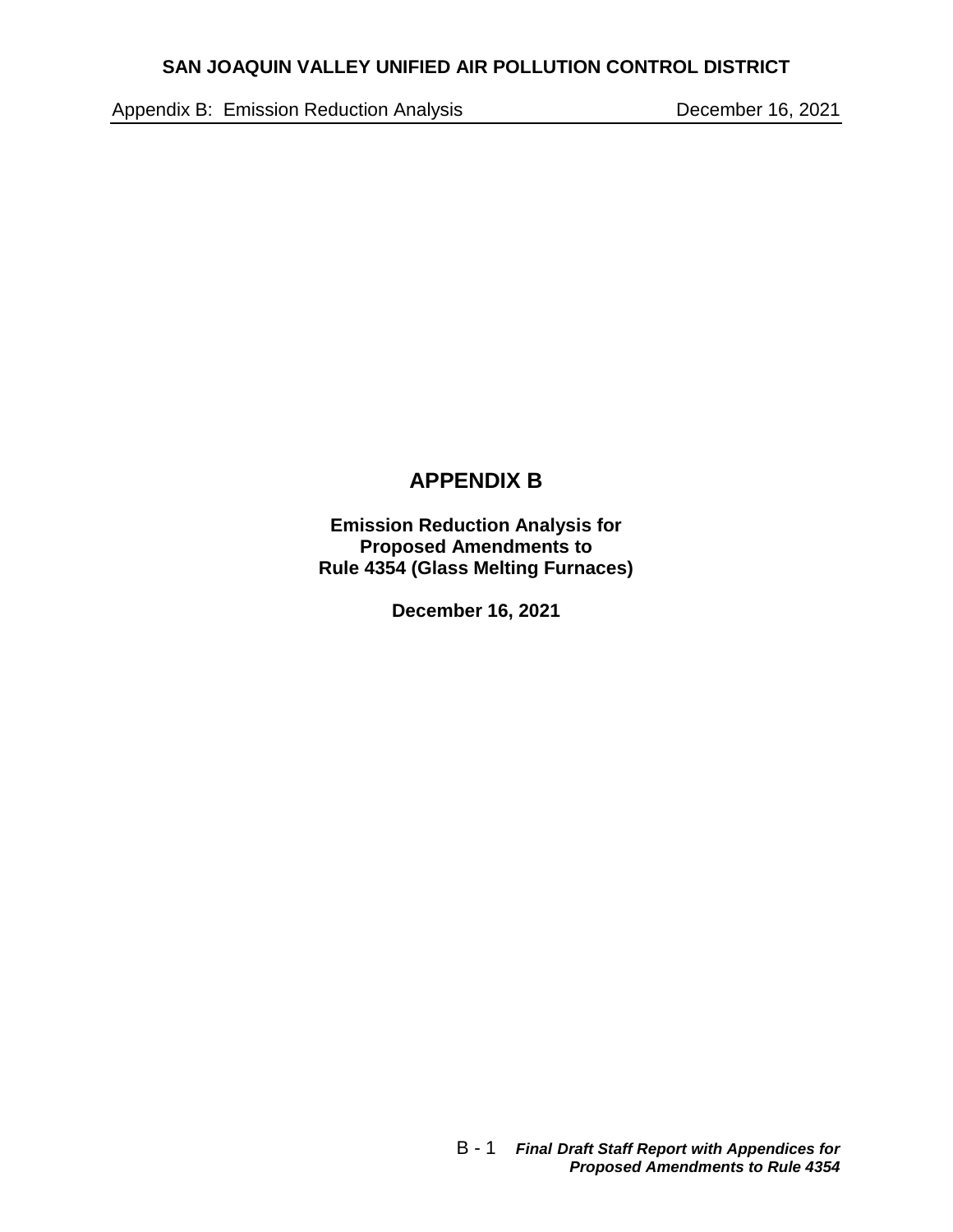Appendix B: Emission Reduction Analysis **December 16, 2021** 

This page intentionally blank.

B - 2 *Final Draft Staff Report with Appendices for Proposed Amendments to Rule 4354*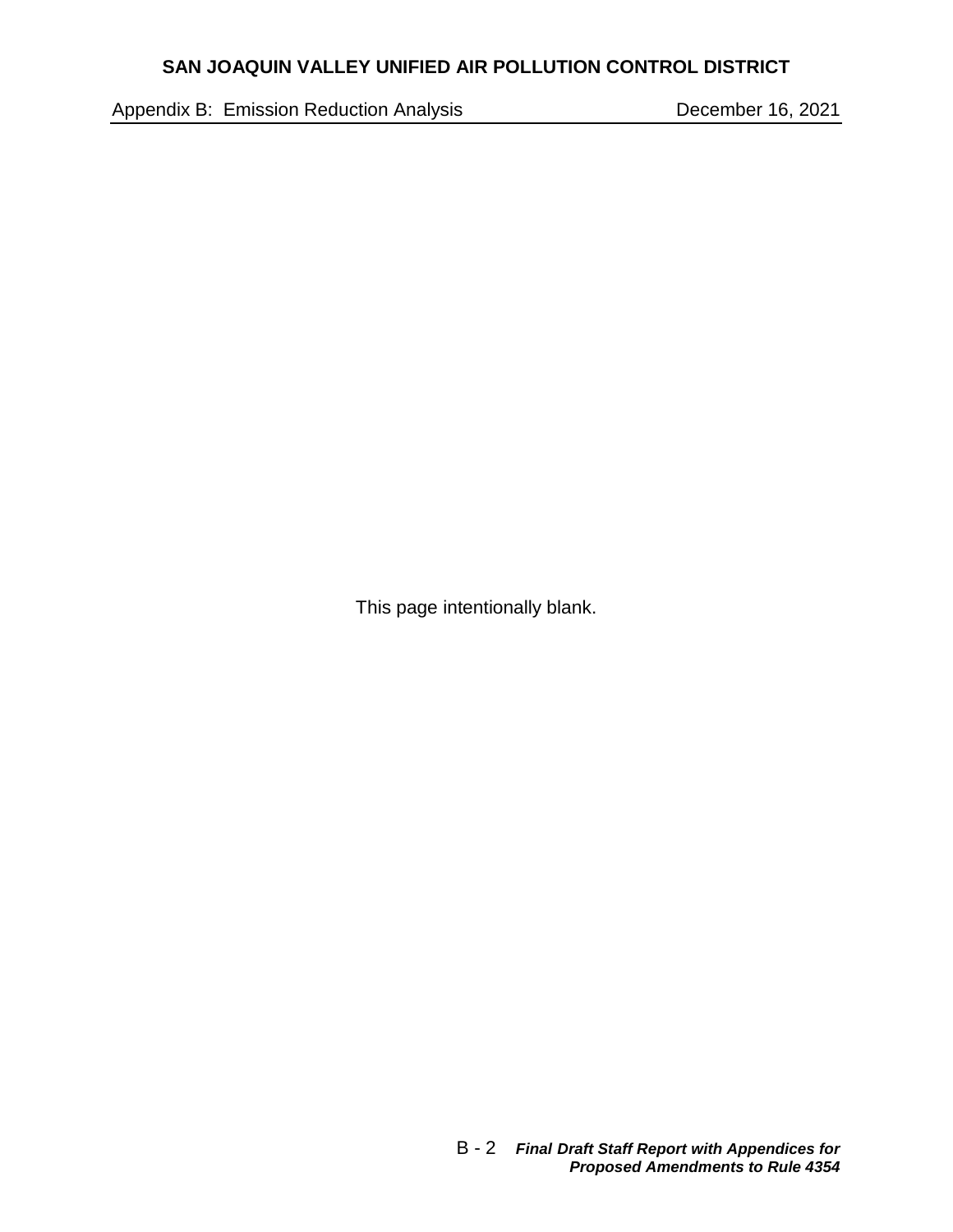Appendix B: Emission Reduction Analysis **December 16, 2021** 

## **I. SUMMARY**

The District committed to amending Rule 4354 as part of the *2018 PM2.5 Plan.* This appendix details the calculations and assumptions used to estimate the NOx, SOx, PM10, and PM2.5 emission reductions associated with the proposed amendments to Rule 4354.

[Table](#page-2-0) B-1 summarizes the estimated emission reductions from each of these pollutants from the baseline emissions inventory in the *2018 PM2.5 Plan*. The calculation methodology is outlined in Section [III](#page-3-0) of this appendix. When fully implemented, the proposed amendments are estimated to total approximately 1.67 tons per day (tpd) of NOx emissions reductions (43% of baseline emission inventory), SOx emissions reductions of 0.07 tpd (4.1% of baseline emission inventory), PM10 emissions reductions of 0.13 tpd (49% of baseline emission inventory), and PM2.5 emissions reductions of 0.13 tpd (58% of baseline emission inventory). Since PM2.5 is a subset of PM10, and since for glass melting furnaces the majority of PM10 emissions are PM2.5 emissions, the emissions reduction estimates for PM2.5 are nearly the same as PM10. This is further described in Section III of this appendix.

<span id="page-2-0"></span>

| <b>Table B-1 - Emission Reductions</b>                                           |      |      |      |      |      |      |      |      |  |
|----------------------------------------------------------------------------------|------|------|------|------|------|------|------|------|--|
| 2031<br>2030<br>2026<br>2027<br><b>Pollutant</b><br>2024<br>2028<br>2029<br>2025 |      |      |      |      |      |      |      |      |  |
| <b>NO<sub>x</sub></b>                                                            | 0.64 | 0.64 | 0.64 | 0.64 | 0.64 | 0.64 | 1.67 | 1.67 |  |
| SOx                                                                              | 0.07 | 0.07 | 0.07 | 0.07 | 0.07 | 0.07 | 0.07 | 0.07 |  |
| <b>PM10</b>                                                                      | 0.13 | 0.13 | 0.13 | 0.13 | 0.13 | 0.13 | 0.13 | 0.13 |  |
| <b>PM2.5</b>                                                                     | 0.13 | 0.13 | 0.13 | 0.13 | 0.13 | 0.13 | 0.13 | 0.13 |  |

## **II. BACKGROUND**

The San Joaquin Valley is home to six glass manufacturing facilities that represent three different glass industry types: container glass, flat glass and fiberglass. There are 12 glass melting furnaces at these six facilities that are subject to Rule 4354. For the purposes of this analysis, the furnaces at each facility will be aggregated into a single calculation. Of the six facilities, three produce container glass, two flat glass, and one fiberglass. Since emissions limits are not being lowered for glass melting furnaces at fiberglass facilities, this analysis will focus on the five remaining facilities with annual throughput limits as indicated in [Table](#page-3-1) B-2.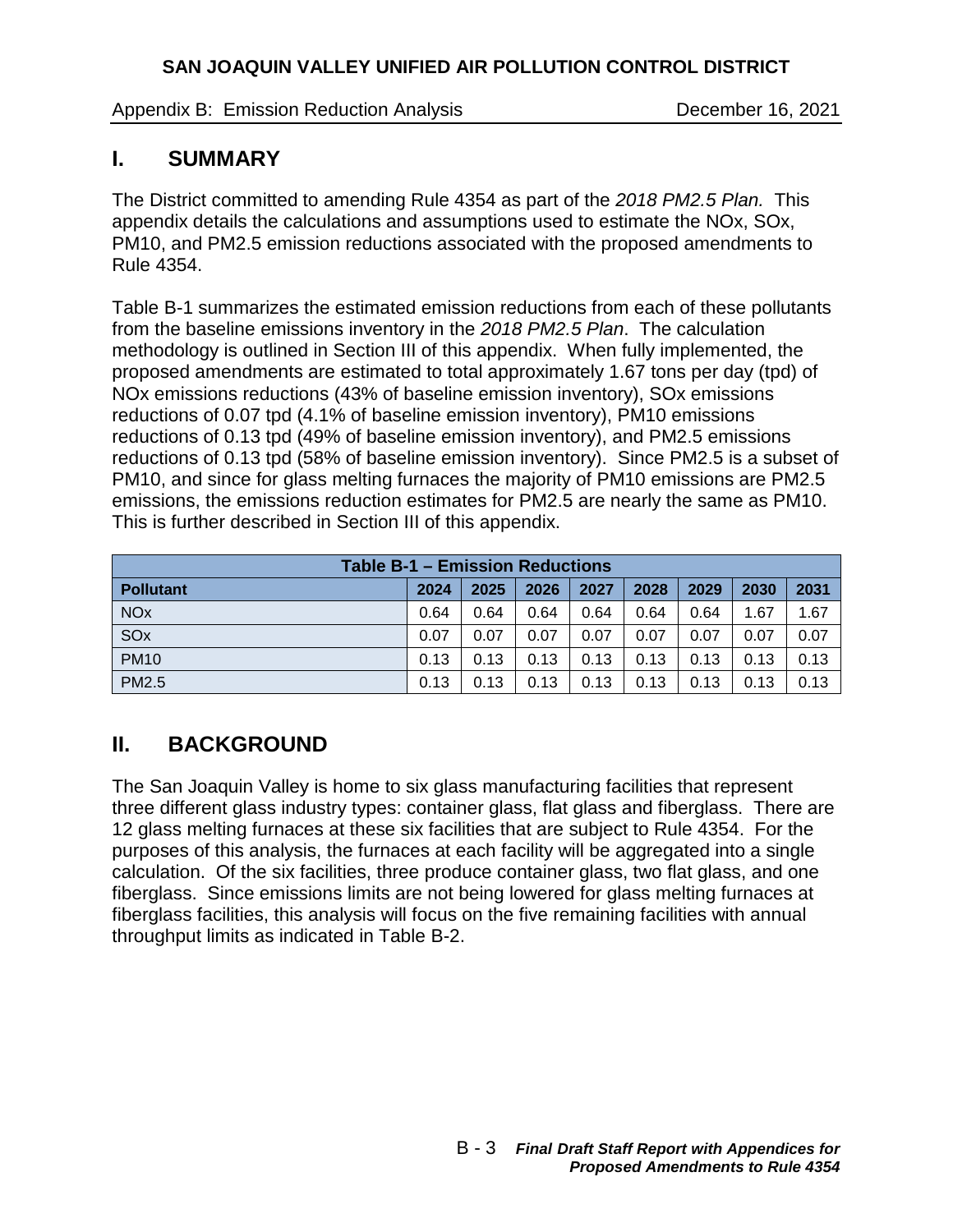Appendix B: Emission Reduction Analysis **December 16, 2021** 

<span id="page-3-1"></span>

| Table B-2 - Affected Facility Annual Throughput Limits |                                            |  |  |  |  |  |
|--------------------------------------------------------|--------------------------------------------|--|--|--|--|--|
| <b>Glass Category</b>                                  | <b>Permitted Glass Throughput (ton/yr)</b> |  |  |  |  |  |
| <b>Container Glass Facility</b>                        | 736,571                                    |  |  |  |  |  |
| <b>Container Glass Facility</b>                        | 357,335                                    |  |  |  |  |  |
| <b>Container Glass Facility</b>                        | 351,890                                    |  |  |  |  |  |
| <b>Flat Glass Facility</b>                             | 255,500                                    |  |  |  |  |  |
| <b>Flat Glass Facility</b>                             | 237,250                                    |  |  |  |  |  |

The District's *2018 PM2.5 Plan* emissions inventory from the 2016 California Emissions Projection Analysis Model (CEPAM) version 1.05 is used throughout this analysis, as this was the foundation for the *2018 PM2.5 Plan*. The emissions inventories for the two affected categories are represented by two emissions inventory codes (EICs). [Table](#page-3-2) B-[3](#page-3-2) shows the emissions inventory for the two EICs affected by this proposed amendment.

<span id="page-3-2"></span>

| Table B-3 – Emissions Inventory for Affected Facility Types (tons per day) <sup>1</sup> |                       |       |       |       |       |       |       |       |       |
|-----------------------------------------------------------------------------------------|-----------------------|-------|-------|-------|-------|-------|-------|-------|-------|
| <b>Glass Category</b>                                                                   | <b>Pollutant</b>      | 2024  | 2025  | 2026  | 2027  | 2028  | 2029  | 2030  | 2031  |
| <b>Container Glass</b><br>EIC: 460-460-7037-0000                                        | <b>NO<sub>x</sub></b> | 1.791 | 1.791 | 1.791 | 1.791 | 1.791 | 1.791 | 1.791 | 1.791 |
|                                                                                         | SO <sub>x</sub>       | 1.032 | 1.032 | 1.032 | 1.032 | 1.032 | 1.032 | 1.032 | 1.032 |
|                                                                                         | <b>PM10</b>           | 0.074 | 0.074 | 0.074 | 0.074 | 0.074 | 0.074 | 0.074 | 0.074 |
|                                                                                         | PM2.5                 | 0.073 | 0.073 | 0.073 | 0.073 | 0.073 | 0.073 | 0.073 | 0.073 |
|                                                                                         | <b>NO<sub>x</sub></b> | 1.713 | 1.713 | 1.713 | 1.713 | 1.713 | 1.713 | 1.713 | 1.713 |
| <b>Flat Glass</b>                                                                       | SO <sub>x</sub>       | 0.732 | 0.732 | 0.732 | 0.732 | 0.732 | 0.732 | 0.732 | 0.732 |
| EIC: 460-460-7039-0000                                                                  | <b>PM10</b>           | 0.122 | 0.122 | 0.122 | 0.122 | 0.122 | 0.122 | 0.122 | 0.122 |
|                                                                                         | PM2.5                 | 0.118 | 0.118 | 0.118 | 0.118 | 0.118 | 0.118 | 0.118 | 0.118 |

## <span id="page-3-0"></span>**III. EMISSIONS AND EMISSION REDUCTION METHODOLOGY**

This section of the report outlines the procedures used to calculate the current emissions and the estimated emission reductions associated with the proposed amendments to Rule 4354.

The emissions reduction percentages resulting from this rule amendment can be applied directly to the baseline emissions inventory from the *2018 PM2.5 Plan*. These "SIP Currency" reductions (Table B-1) are being credited to the aggregate emissions reduction commitments from the *2018 PM2.5 Plan* (*2018 PM2.5 Plan* Table 4-3, page 4- 12).

An emissions factor is a representative value that attempts to relate the quantity of a pollutant released to the atmosphere with an activity associated with the release of that pollutant. These factors are usually expressed as the weight of pollutant divided by a

<span id="page-3-3"></span> <sup>1</sup> 2016 CEPAM v.1.05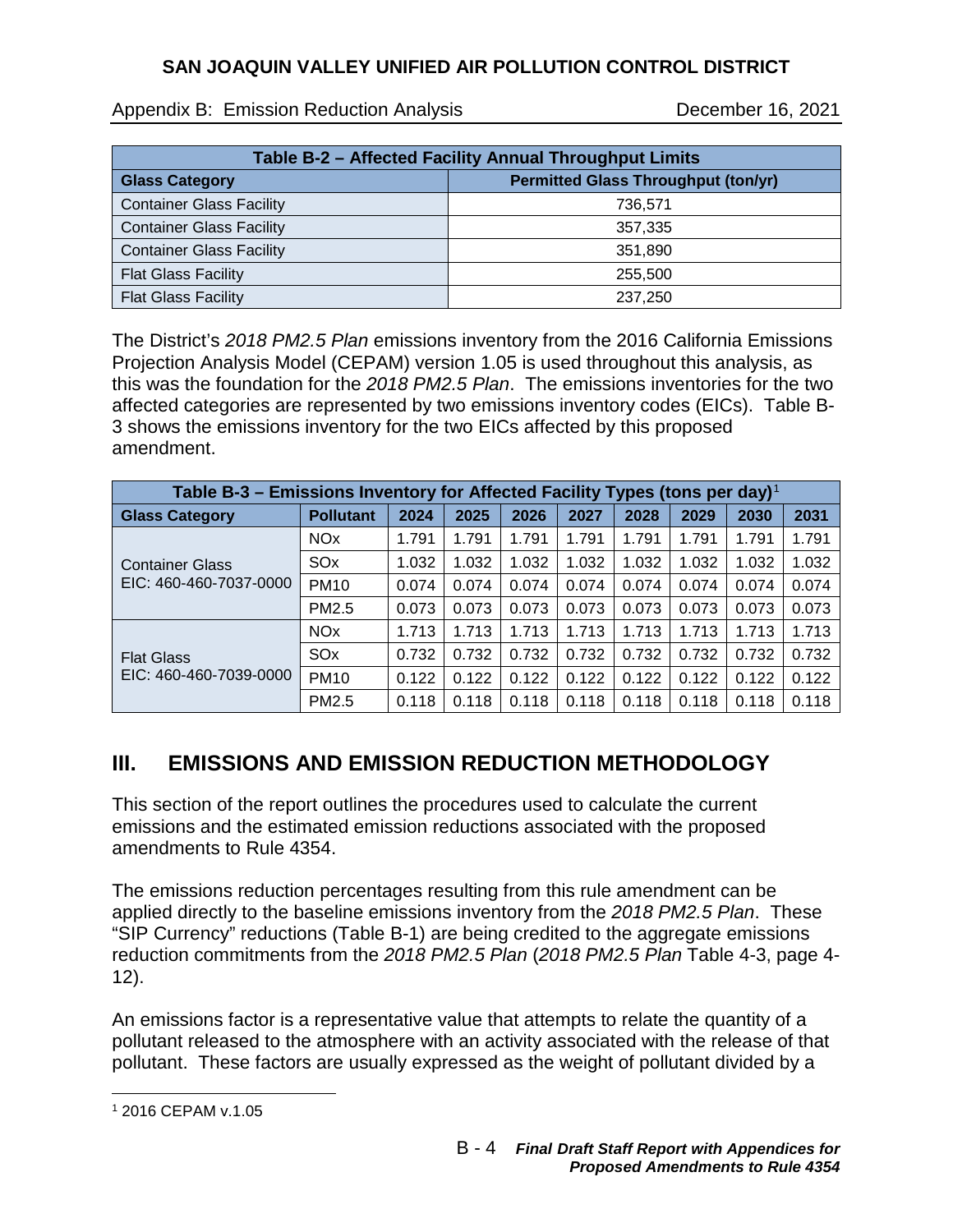Appendix B: Emission Reduction Analysis **December 16, 2021** 

unit weight, volume, distance, or duration of the activity emitting the pollutant (e.g., pounds of NOx emitted per hour). Such factors facilitate an estimation of emissions from various sources of air pollution. In most cases, these factors are simply averages of all available data of acceptable quality, and are generally assumed to be representative of long-term averages for all facilities in the source category (i.e., a population average).

In general emissions can be calculated from the activity rate and emissions factor as:

$$
E = A \times EF \tag{1}
$$

Where:

 $E =$ emissions:  $A =$  activity; and  $EF =$  emissions factor

For glass melting furnaces, emissions factors will be determined from permit limits for existing permit units and compared to proposed rule limits in the proposed amended rule. These emissions factors will be in pounds of pollutant per ton of glass produced (lb/ton) for NOx, SOx, PM2.5 and PM10. Permits for glass melting furnaces also identify an annual throughput limit in tons of glass (ton/yr) which will serve as the activity to calculate annual emissions.

For this analysis, Equation 1 shall be applied to each affected facility for the permitted activity rate at the current permit limit and at the proposed amended limit(s) to calculate potential emissions from each facility at each limit. The total potential current emissions and the total of the potential emissions at the proposed limits summed for each glass category will be used to determine a percent reduction for each pollutant from each affected glass category, as follows:

$$
\%Reduced = \frac{(\Sigma E_{Current} - \Sigma E_{Proposed})}{\Sigma E_{current}}
$$
 (2)

Where:

%*Reduced* = percent reduction; E*Current* = current potential emissions, per Equation 1; and E*Proposed* = the potential emissions at proposed limits, per Equation 1.

Finally, the emissions reductions will be calculated by multiplying the emissions inventory defined in Table B-3 by the calculated percent reductions determined with Equation 2, as follows: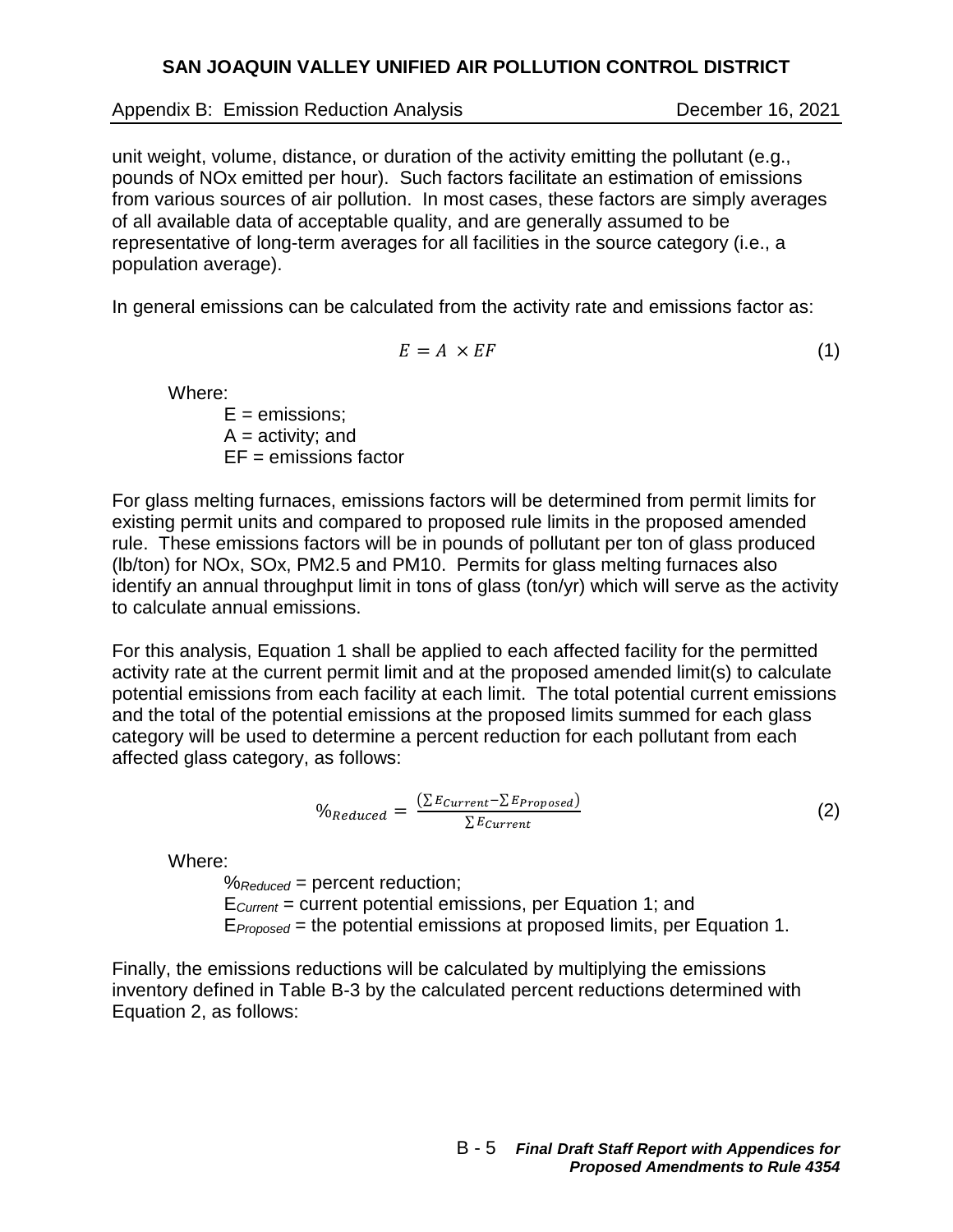Appendix B: Emission Reduction Analysis **December 16, 2021** 

$$
ER = EI \times \%_{Reduced} \tag{3}
$$

Where:

ER = emission reduction;  $EI =$  emission inventory; and %*Reduced* = calculated percent reductions, per Equation 2.

#### **A. NOx Emission Reduction Calculations**

Proposed emission limits for NOx will be implemented in two phases. Phase I will lower the NOx limit to 1.1 lb/ton for container glass and 2.5 lb/ton for flat glass starting in 2024, and Phase II will lower the NOx limit to 0.75 lb/ton for container glass and 1.5 lb/ton for flat glass starting in 2030. [Table](#page-5-0) B-4 shows calculations for potential NOx emissions using Equation 1 for each facility, and converting the emissions into ton/yr.

<span id="page-5-0"></span>

|                          | Table B-4 – NOx Emission Potentials for Affected Facilities       |                                                  |                                                                |                                                                              |                                                              |                                                                               |                                                               |  |  |  |  |
|--------------------------|-------------------------------------------------------------------|--------------------------------------------------|----------------------------------------------------------------|------------------------------------------------------------------------------|--------------------------------------------------------------|-------------------------------------------------------------------------------|---------------------------------------------------------------|--|--|--|--|
| <b>Glass</b><br>Category | <b>Permitted</b><br><b>Glass</b><br><b>Throughput</b><br>(ton/yr) | <b>Permitted</b><br><b>NOx Limit</b><br>(Ib/ton) | <b>Permitted</b><br><b>NOx</b><br><b>Potential</b><br>(ton/yr) | <b>Proposed</b><br><b>Phase I</b><br><b>NO<sub>x</sub></b> Limit<br>(lb/ton) | <b>Phase I</b><br><b>NOx</b><br><b>Potential</b><br>(ton/yr) | <b>Proposed</b><br><b>Phase II</b><br><b>NO<sub>x</sub></b> Limit<br>(Ib/ton) | <b>Phase II</b><br><b>NOx</b><br><b>Potential</b><br>(ton/yr) |  |  |  |  |
| Container                | 736,571                                                           | 1.3                                              | 478.8                                                          | 1.1                                                                          | 405.1                                                        | 0.75                                                                          | 276.2                                                         |  |  |  |  |
| Container                | 357,335                                                           | 1.5                                              | 268.0                                                          | 1.1                                                                          | 196.5                                                        | 0.75                                                                          | 134.0                                                         |  |  |  |  |
| Container                | 351,890                                                           | 1.3                                              | 228.7                                                          | 1.1                                                                          | 193.5                                                        | 0.75                                                                          | 132.0                                                         |  |  |  |  |
| Flat                     | 255,500                                                           | 3.2                                              | 408.8                                                          | 2.5                                                                          | 319.4                                                        | 1.5                                                                           | 191.6                                                         |  |  |  |  |
| Flat                     | 237,250                                                           | 2.9                                              | 344.0                                                          | 2.5                                                                          | 296.6                                                        | 1.5                                                                           | 177.9                                                         |  |  |  |  |

[Table](#page-5-1) B-5 shows the total potential NOx emissions, summed over the glass categories, and the percent reduced by each phase by applying Equation 2.

<span id="page-5-1"></span>

| <b>Table B-5 - Percent NOx Reductions</b> |                                                      |                                                    |                                                     |                                |                                 |  |  |  |  |
|-------------------------------------------|------------------------------------------------------|----------------------------------------------------|-----------------------------------------------------|--------------------------------|---------------------------------|--|--|--|--|
| <b>Glass</b><br>Category                  | <b>Permitted NOx</b><br><b>Potential</b><br>(ton/yr) | <b>Phase I NOx</b><br><b>Potential</b><br>(ton/yr) | <b>Phase II NOx</b><br><b>Potential</b><br>(ton/yr) | <b>Phase I NOx</b><br>%Reduced | <b>Phase II NOx</b><br>%Reduced |  |  |  |  |
| Container                                 | 975.5                                                | 795.2                                              | 542.2                                               | 18.5%                          | 44.4%                           |  |  |  |  |
| Flat                                      | 752.8                                                | 615.9                                              | 369.6                                               | 18.2%                          | 50.9%                           |  |  |  |  |

[Table](#page-6-0) B-6 shows the results of Equation 3 with the percent reductions in [Table](#page-5-1) B-5 applied to the NOx emissions inventory in [Table](#page-3-2) B-3.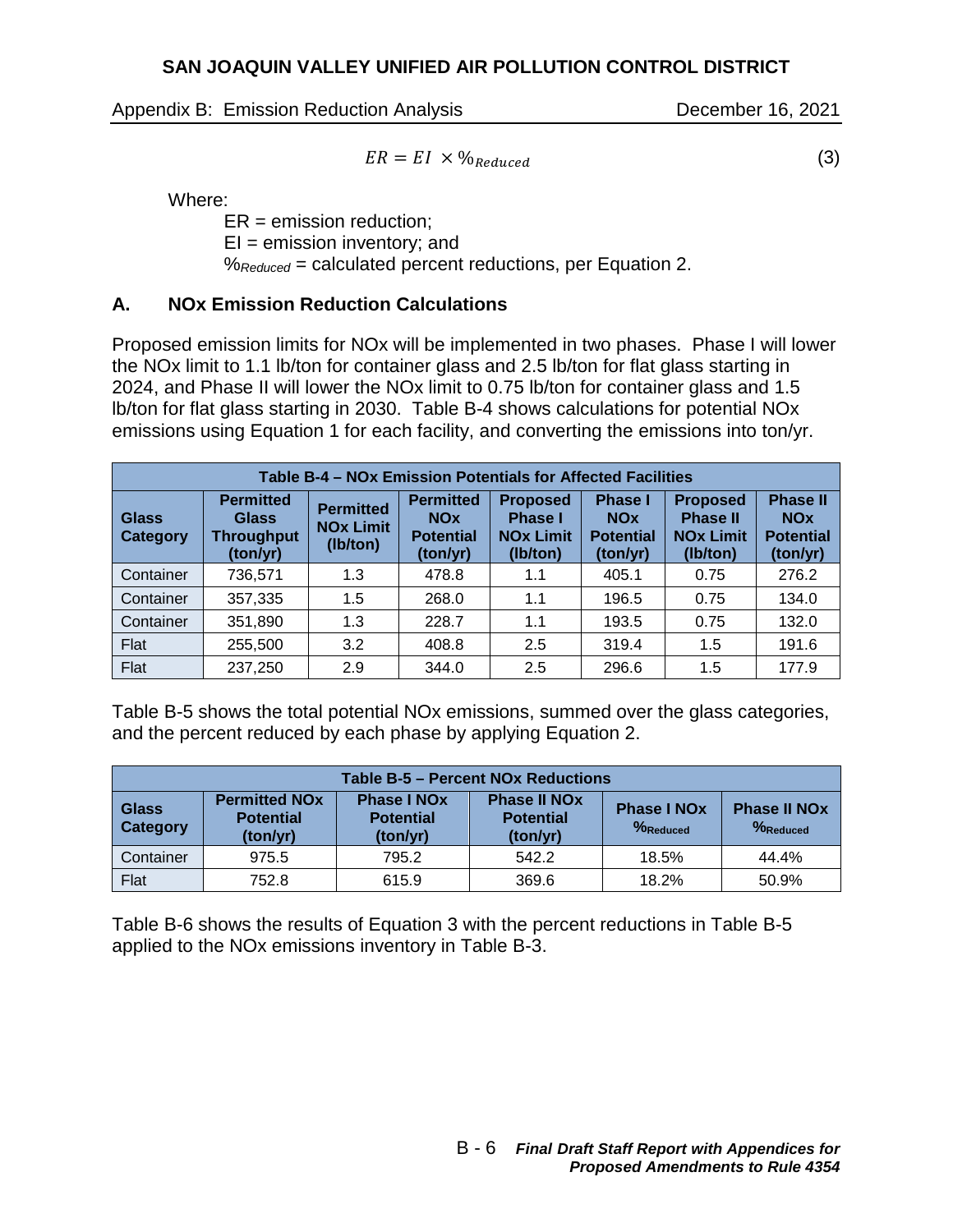<span id="page-6-0"></span>

| Table B-6 - NOx Emission Reductions                                                   |       |       |       |       |                             |         |       |       |
|---------------------------------------------------------------------------------------|-------|-------|-------|-------|-----------------------------|---------|-------|-------|
| 2031<br>2029<br>2030<br><b>Glass Category</b><br>2025<br>2026<br>2027<br>2028<br>2024 |       |       |       |       |                             |         |       |       |
| Container                                                                             | 0.331 | 0.331 | 0.331 | 0.331 | 0.331                       | 0.331   | 0.796 | 0.796 |
| Flat                                                                                  | 0.311 | 0.311 | 0.311 |       | $0.311 \pm 0.311 \pm 0.311$ | $0.311$ | 0.872 | 0.872 |
| Total                                                                                 | 0.643 | 0.643 | 0.643 | 0.643 | 0.643                       | 0.643   | 1.668 | 1.668 |

Appendix B: Emission Reduction Analysis **December 16, 2021** 

### **B. SOx Emission Reduction Calculations**

Proposed emissions limits will lower the SOx limit to 0.85 lb/ton for container glass with limits for flat and fiberglass to remain unmodified. [Table](#page-6-1) B-7 shows calculations for potential SOx emissions using Equation 1 for each facility, and converting the emissions into ton/yr. One facility has an existing permit lower than the proposed 0.85 lb/ton rule limit. The reduction of the rule limit to 0.85 lb/ton will not allow that facility to increase their permit limit, so the new SOx potential for that facility will remain based on the 0.8 lb/ton limit in their current permit.

<span id="page-6-1"></span>

| Table B-7 - SOx Emission Potentials for Affected Facilities |                                                                   |                                                 |                                                               |                                                 |                                                |  |  |  |
|-------------------------------------------------------------|-------------------------------------------------------------------|-------------------------------------------------|---------------------------------------------------------------|-------------------------------------------------|------------------------------------------------|--|--|--|
| <b>Glass Category</b>                                       | <b>Permitted</b><br><b>Glass</b><br><b>Throughput</b><br>(ton/yr) | <b>Permited</b><br><b>SOx Limit</b><br>(Ib/ton) | <b>Permited</b><br><b>SOx</b><br><b>Potential</b><br>(ton/yr) | <b>Proposed</b><br><b>SOx Limit</b><br>(Ib/ton) | <b>New SOx</b><br><b>Potential</b><br>(ton/yr) |  |  |  |
| Container                                                   | 736,571                                                           | 0.95                                            | 349.9                                                         | 0.85                                            | 313.0                                          |  |  |  |
| Container                                                   | 357,335                                                           | 0.9                                             | 160.8                                                         | 0.85                                            | 151.9                                          |  |  |  |
| Container                                                   | 351,890                                                           | 0.8                                             | 140.8                                                         | 0.8                                             | 140.8                                          |  |  |  |

[Table](#page-6-2) B-8 shows the total potential SOx emissions, summed over the glass categories, and the percent reduced by each phase by applying Equation 2.

<span id="page-6-2"></span>

| Table B-8 - Percent SOx Reductions |                                                      |                                                |                           |  |  |  |  |  |
|------------------------------------|------------------------------------------------------|------------------------------------------------|---------------------------|--|--|--|--|--|
| <b>Glass Category</b>              | <b>Permitted</b><br><b>SOx Potential</b><br>(ton/yr) | <b>New SOx</b><br><b>Potential</b><br>(ton/yr) | <b>SOx</b><br>$%$ Reduced |  |  |  |  |  |
| Container                          | 651.4                                                | 605.7                                          | 7.0%                      |  |  |  |  |  |

Table B-9 shows the results Equation 3 with the percent reductions in [Table](#page-6-2) B-8 applied to the SOx emissions inventory in [Table](#page-3-2) B-3.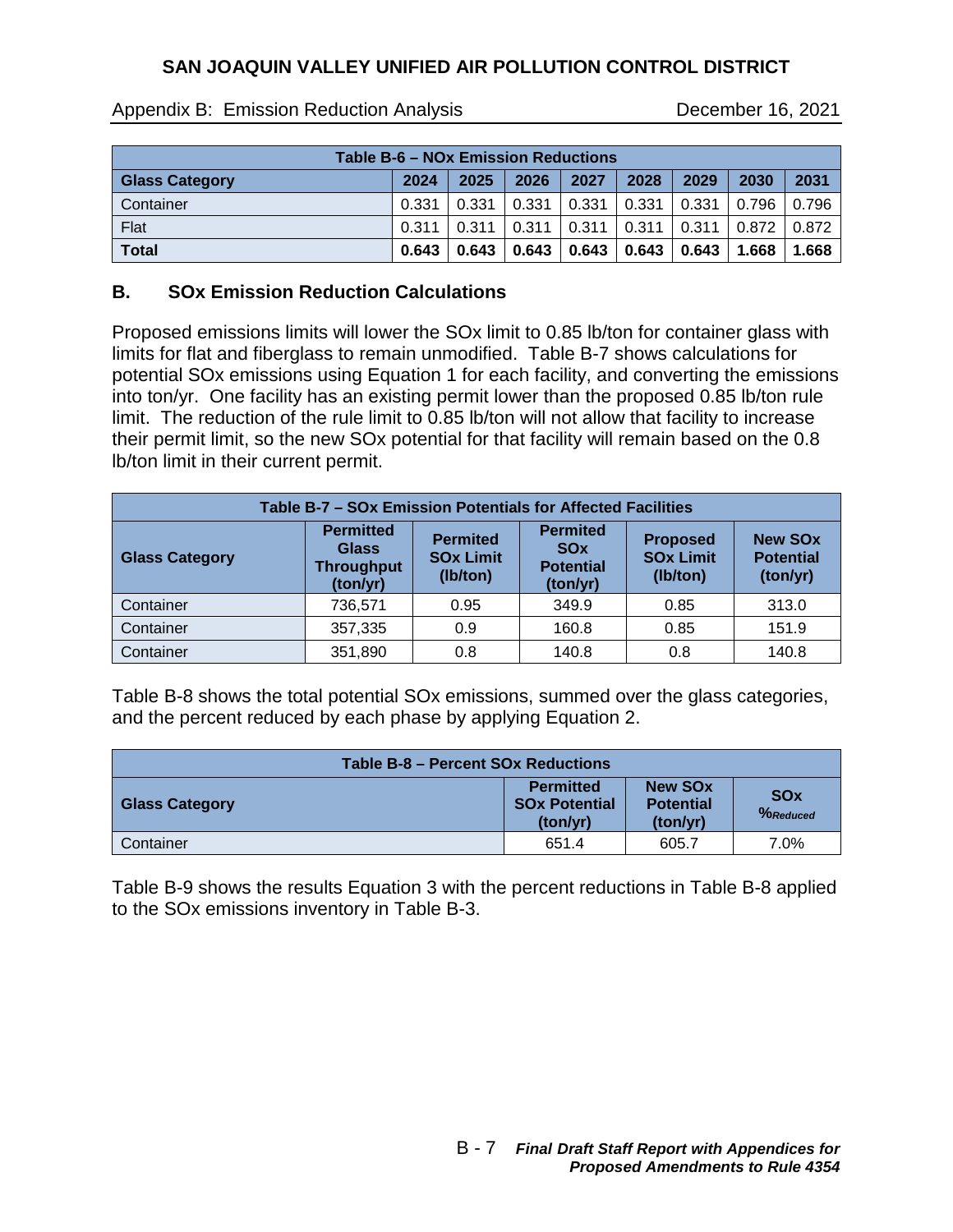| Table B-9 - SOx Emission Reductions                                           |       |       |       |             |                                                         |              |       |       |  |
|-------------------------------------------------------------------------------|-------|-------|-------|-------------|---------------------------------------------------------|--------------|-------|-------|--|
| 2029<br>2030<br>2027<br>2028<br>2026<br>2025<br><b>Glass Category</b><br>2024 |       |       |       |             |                                                         |              | 2031  |       |  |
| Container                                                                     |       |       |       |             | $0.073$   0.073   0.073   0.073   0.073   0.073   0.073 |              |       | 0.073 |  |
| Total                                                                         | 0.073 | 0.073 | 0.073 | 0.073 0.073 |                                                         | $\mid$ 0.073 | 0.073 | 0.073 |  |

Appendix B: Emission Reduction Analysis **December 16, 2021** 

### **C. PM Emission Reduction Calculations**

Particulate matter permit and rule limits for glass melting furnaces are for the size fraction of PM10. Since PM2.5 is directly proportional to and is a subset of PM10, the emissions controls to reduce PM10 will likewise reduce PM2.5. Within the emissions inventory established for the *2018 PM2.5 Plan*, a ratio is used to convert PM10 into PM2.5. For this analysis, Equation 1 and Equation 2 will use PM10 limits to determine a percent reduction, and will apply that percent reduction with Equation 3 to both the PM10 and PM2.5 planning inventories to determine emission reductions.

Proposed emissions limits will lower the PM10 limit to 0.2 lb/ton for both container and flat glass with limits for fiberglass to remain unmodified. [Table](#page-6-1) B-7 shows calculations for potential PM10 emissions using Equation 1 for each facility, and converting the emissions into ton/yr.

| Table B-9 - PM10 Emission Potentials for Affected Facilities |                                                                   |                                                   |                                                       |                                                  |                                                 |  |  |  |  |
|--------------------------------------------------------------|-------------------------------------------------------------------|---------------------------------------------------|-------------------------------------------------------|--------------------------------------------------|-------------------------------------------------|--|--|--|--|
| <b>Glass Category</b>                                        | <b>Permitted</b><br><b>Glass</b><br><b>Throughput</b><br>(ton/yr) | <b>Permitted</b><br><b>PM10 Limit</b><br>(Ib/ton) | <b>Permitted</b><br><b>PM10 Potential</b><br>(ton/yr) | <b>Proposed</b><br><b>PM10 Limit</b><br>(Ib/ton) | <b>New PM10</b><br><b>Potential</b><br>(ton/yr) |  |  |  |  |
| Container                                                    | 736,571                                                           | 0.45                                              | 165.7                                                 | 0.20                                             | 73.7                                            |  |  |  |  |
| Container                                                    | 357,335                                                           | 0.50                                              | 89.3                                                  | 0.20                                             | 35.7                                            |  |  |  |  |
| Container                                                    | 351,890                                                           | 0.45                                              | 79.2                                                  | 0.20                                             | 35.2                                            |  |  |  |  |
| Flat                                                         | 255,500                                                           | 0.70                                              | 89.4                                                  | 0.20                                             | 25.6                                            |  |  |  |  |
| Flat                                                         | 237,250                                                           | 0.70                                              | 83.0                                                  | 0.20                                             | 23.7                                            |  |  |  |  |

[Table](#page-7-0) B-11 shows the total potential PM10 emissions, summed over the glass categories, and the percent PM10 reduced by each phase by applying Equation 2.

<span id="page-7-0"></span>

| Table B-10 - Percent PM10 Reductions |                                                       |                                                 |                    |  |  |  |  |
|--------------------------------------|-------------------------------------------------------|-------------------------------------------------|--------------------|--|--|--|--|
| <b>Glass Category</b>                | <b>Permitted</b><br><b>PM10 Potential</b><br>(ton/yr) | <b>New PM10</b><br><b>Potential</b><br>(ton/yr) | <b>PM</b> %Reduced |  |  |  |  |
| Container                            | 334.2                                                 | 144.6                                           | 56.7%              |  |  |  |  |
| Flat                                 | 172.5                                                 | 49.3                                            | 71.4%              |  |  |  |  |

[Table](#page-8-0) B-12 shows the results of Equation 3 with the percent reductions in [Table](#page-7-0) B-11 applied to the PM10 emissions inventory in [Table](#page-3-2) B-3.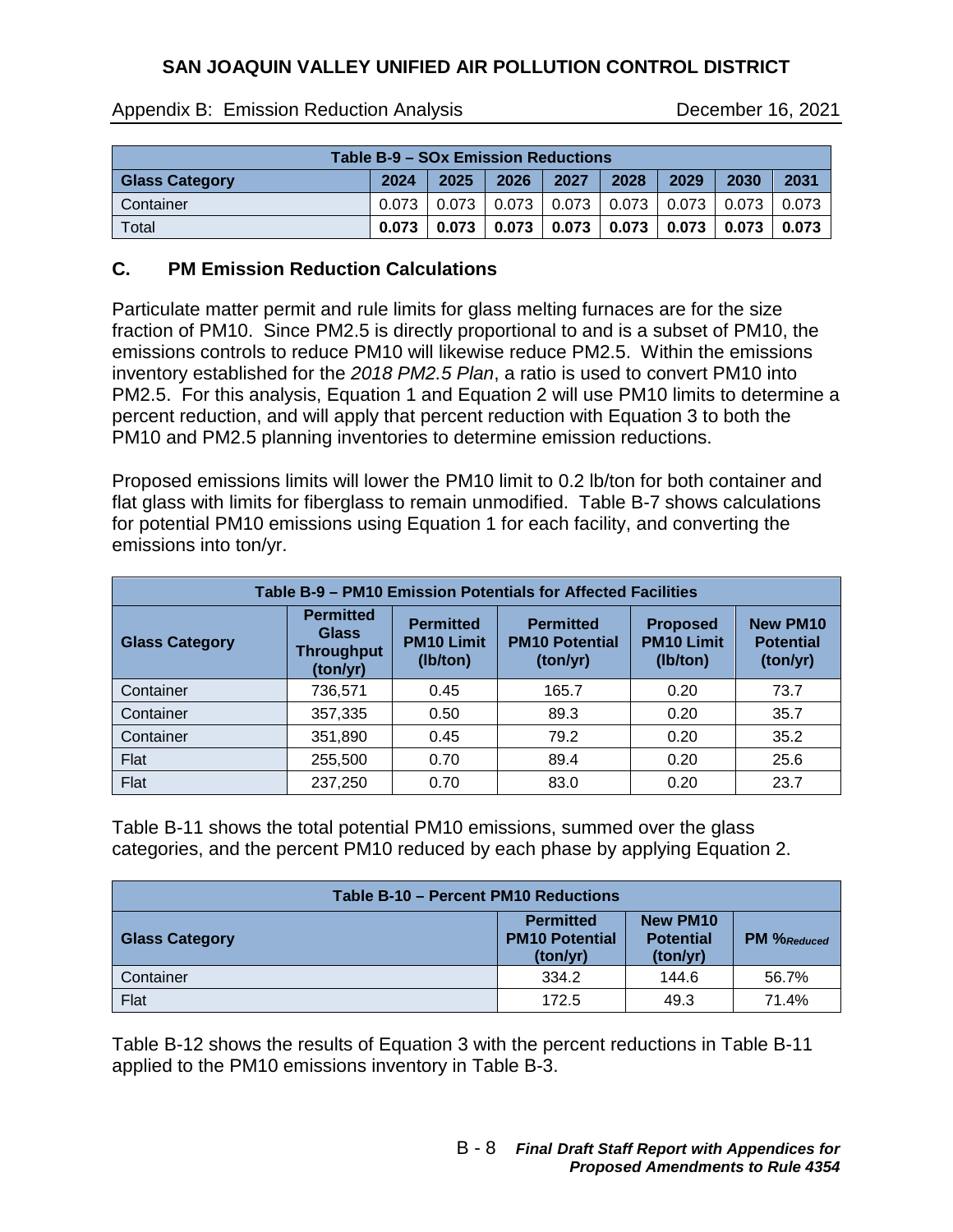#### Appendix B: Emission Reduction Analysis **December 16, 2021**

<span id="page-8-0"></span>

| <b>Table B-11 - PM10 Emission Reductions</b>                                          |       |       |       |       |       |       |       |       |  |
|---------------------------------------------------------------------------------------|-------|-------|-------|-------|-------|-------|-------|-------|--|
| 2031<br>2029<br>2030<br>2025<br>2024<br>2026<br>2027<br>2028<br><b>Glass Category</b> |       |       |       |       |       |       |       |       |  |
| Container                                                                             | 0.042 | 0.042 | 0.042 | 0.042 | 0.042 | 0.042 | 0.042 | 0.042 |  |
| Flat                                                                                  | 0.087 | 0.087 | 0.087 | 0.087 | 0.087 | 0.087 | 0.087 | 0.087 |  |
| <b>Total</b>                                                                          | 0.129 | 0.129 | 0.129 | 0.129 | 0.129 | 0.129 | 0.129 | 0.129 |  |

[Table](#page-8-1) B-13 shows the results Equation 3 with the percent reductions in [Table](#page-7-0) B-11 applied to the PM2.5 emissions inventory in [Table](#page-3-2) B-3.

<span id="page-8-1"></span>

| Table B-12 - PM2.5 Emission Reductions |       |       |       |       |       |       |       |       |
|----------------------------------------|-------|-------|-------|-------|-------|-------|-------|-------|
| <b>Glass Category</b>                  | 2024  | 2025  | 2026  | 2027  | 2028  | 2029  | 2030  | 2031  |
| Container                              | 0.041 | 0.041 | 0.041 | 0.041 | 0.041 | 0.041 | 0.041 | 0.041 |
| Flat                                   | 0.085 | 0.085 | 0.085 | 0.085 | 0.085 | 0.085 | 0.085 | 0.085 |
| <b>Total</b>                           | 0.126 | 0.126 | 0.126 | 0.126 | 0.126 | 0.126 | 0.126 | 0.126 |